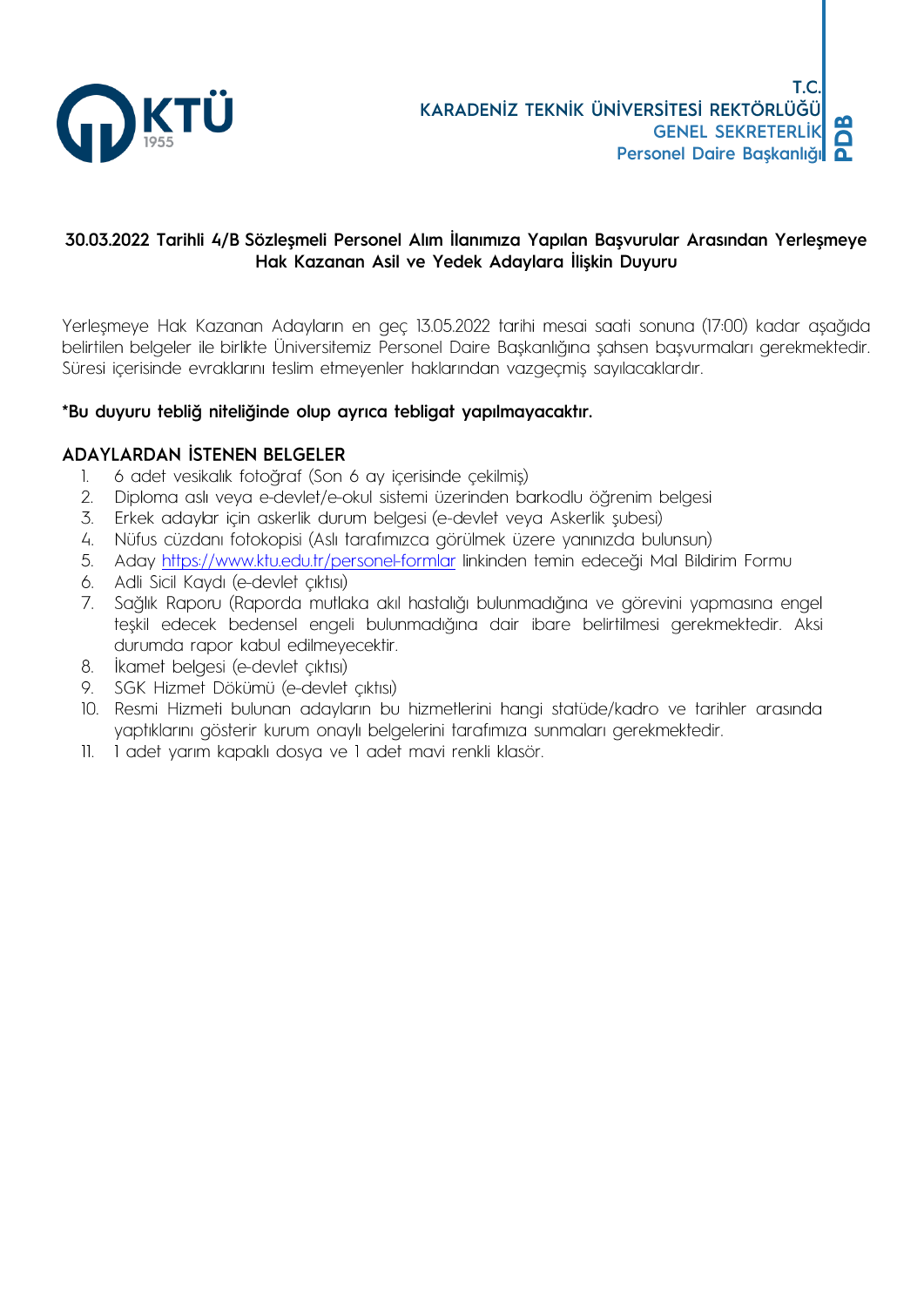

# 30.03.2022 Tarihli 4/b Sözleşmeli Personel Alım İlanımıza Yapılan Başvurular Arasından Yerleşmeye Hak Kazanan Asil ve Yedek Adaylar İsim Listesi

### HEMŞİRE (H01): ÖZEL BÜTÇE-LİSANS MEZUNU-3 ADET

| <b>KOD</b>       | <b>UNVAN</b>   | <b>TC KIMLIK</b> | ADI                                   | SOYADI                                                            | 2020 KPSS P3 | <b>DURUM</b>        |
|------------------|----------------|------------------|---------------------------------------|-------------------------------------------------------------------|--------------|---------------------|
| H <sub>O</sub>   | <b>HEMSIRE</b> | 17*******54      | $AY***$                               | $\mathsf{S} \ast\!\!\ast\!\!\ast\!\!\ast\!\!\ast\!\!\ast\!\!\ast$ | 78,12057     | <b>ASILI</b>        |
| H <sub>O</sub> I | <b>HEMSIRE</b> | 46*******88      | $\mathbb{OG}^{****}$                  | $BA***$                                                           | 78,03057     | ASIL <sub>2</sub>   |
| H <sub>O</sub>   | <b>HEMSIRE</b> | 47*******90      | $MA***$                               | $KO^*$                                                            | 69,73063     | ASIL3               |
| H <sub>O</sub>   | <b>HEMSIRE</b> | 52*******70      | $ED***$                               | $\mathsf{K}\mathsf{A}^{\star\star\star\star}$                     | 69,63782     | <b>YEDEK1</b>       |
| H <sub>O</sub>   | <b>HEMSIRE</b> | $17*****18$      | $H ***$                               | $BE***$                                                           | 69,58439     | YEDEK2              |
| H <sub>O</sub>   | <b>HEMSIRE</b> | 33*******76      | $AY****$                              | $Y$  ****                                                         | 69,28816     | YEDEK3              |
| H <sub>O</sub>   | <b>HEMSIRE</b> | 58*******24      | $\mathsf{AL}^{***}$                   | $SE***$                                                           | 69,28721     | YEDEK4              |
| H <sub>01</sub>  | <b>HEMSIRE</b> | 29*******74      | $\mathsf{IM}^{***}$                   | TE***                                                             | 69,23474     | YEDEK5              |
| H <sub>O</sub>   | <b>HEMSIRE</b> | 45********32     | $HU***$                               | $BA***$                                                           | 69,23097     | YEDEK6              |
| H <sub>O</sub>   | <b>HEMSIRE</b> | 48*******76      | FA*******                             | TU***                                                             | 69,20379     | YEDEK7              |
| H <sub>O</sub>   | <b>HEMSIRE</b> | 55********58     | ZE*********                           | $AG****$                                                          | 69,0463      | YEDEK8              |
| H <sub>O</sub>   | <b>HEMSIRE</b> | 59********10     | $SE******$                            | ÖZ*****                                                           | 69,01725     | YEDEK9              |
| H <sub>O</sub>   | <b>HEMSIRE</b> | 32*******64      | $\zeta A*****$                        | $TO***$                                                           | 68,92725     | YEDEK10             |
| H <sub>O</sub>   | <b>HEMSIRE</b> | 32*******08      | $AS***$                               | $K$  ***                                                          | 68,84945     | <b>YEDEKII</b>      |
| H <sub>O</sub>   | <b>HEMSIRE</b> | 16*******60      | AY*****                               | YA****                                                            | 68,81759     | YEDEK <sub>12</sub> |
| H <sub>O</sub>   | <b>HEMSIRE</b> | 34*******42      | $ME***$                               | $TO***$                                                           | 68,77071     | YEDEK <sub>13</sub> |
| H <sub>O</sub>   | <b>HEMSIRE</b> | $13******10$     | $SE***$                               | $VE***$                                                           | 68,69759     | YEDEK14             |
| H <sub>O</sub>   | <b>HEMSIRE</b> | 65*******50      | DE******                              | $CA***$                                                           | 68,68633     | YEDEK <sub>15</sub> |
| H <sub>O</sub>   | <b>HEMSIRE</b> | 20*******84      | $FA***$                               | $IP***$                                                           | 68,6104      | YEDEK16             |
| H <sub>O</sub>   | <b>HEMSIRE</b> | 41*******90      | EB**                                  | $BA***$                                                           | 68,59447     | YEDEK17             |
| H <sub>O</sub>   | <b>HEMSIRE</b> | 15*******42      | $\mathsf{MA}^{***}$                   | $NA***$                                                           | 68,54854     | YEDEK18             |
| H <sub>O</sub>   | <b>HEMSIRE</b> | 41********66     | $TU***$                               | $PO***$                                                           | 68,54105     | YEDEK19             |
| H <sub>O</sub>   | <b>HEMSIRE</b> | 23*******92      | $\mathsf{T}\mathsf{U}^{***}$          | KO*********                                                       | 68,53166     | YEDEK20             |
| H <sub>O</sub>   | <b>HEMSIRE</b> | 49*******70      | $VE***$                               | $IS**$                                                            | 68,52603     | YEDEK21             |
| H <sub>0</sub>   | <b>HEMSIRE</b> | $22******10$     | YE***                                 | $DE*****$                                                         | 68,47166     | YEDEK22             |
| H <sub>01</sub>  | <b>HEMSIRE</b> | 25********32     | $ {\mathsf L}^{\star\star\star\star}$ | $DE****$                                                          | 68,46884     | YEDEK23             |
| H <sub>O</sub>   | <b>HEMSIRE</b> | 28*******52      | $AR**$                                | $IN**$                                                            | 68,42667     | YEDEK24             |
| H <sub>O</sub>   | <b>HEMSIRE</b> | $22*****96$      | $SU**$                                | BE***                                                             | 68,4201      | YEDEK25             |
| H <sub>01</sub>  | <b>HEMSIRE</b> | 36*******30      | $LE***$                               | AY******                                                          | 68,35356     | YEDEK26             |
| H <sub>O</sub>   | <b>HEMSIRE</b> | 13*******66      | $ID***$                               | TÜ***                                                             | 68,32356     | YEDEK27             |
| H <sub>01</sub>  | <b>HEMSIRE</b> | 16*******90      | $SU**$                                | $\mathsf{OC^{**}}$                                                | 68,31512     | YEDEK28             |
| H <sub>01</sub>  | <b>HEMSIRE</b> | 13*******48      | GÜ***                                 | TU**                                                              | 68,2823      | YEDEK29             |
| H <sub>O</sub> I | <b>HEMSIRE</b> | 62*******94      | FA*********                           | $OR***$                                                           | 68,18295     | YEDEK30             |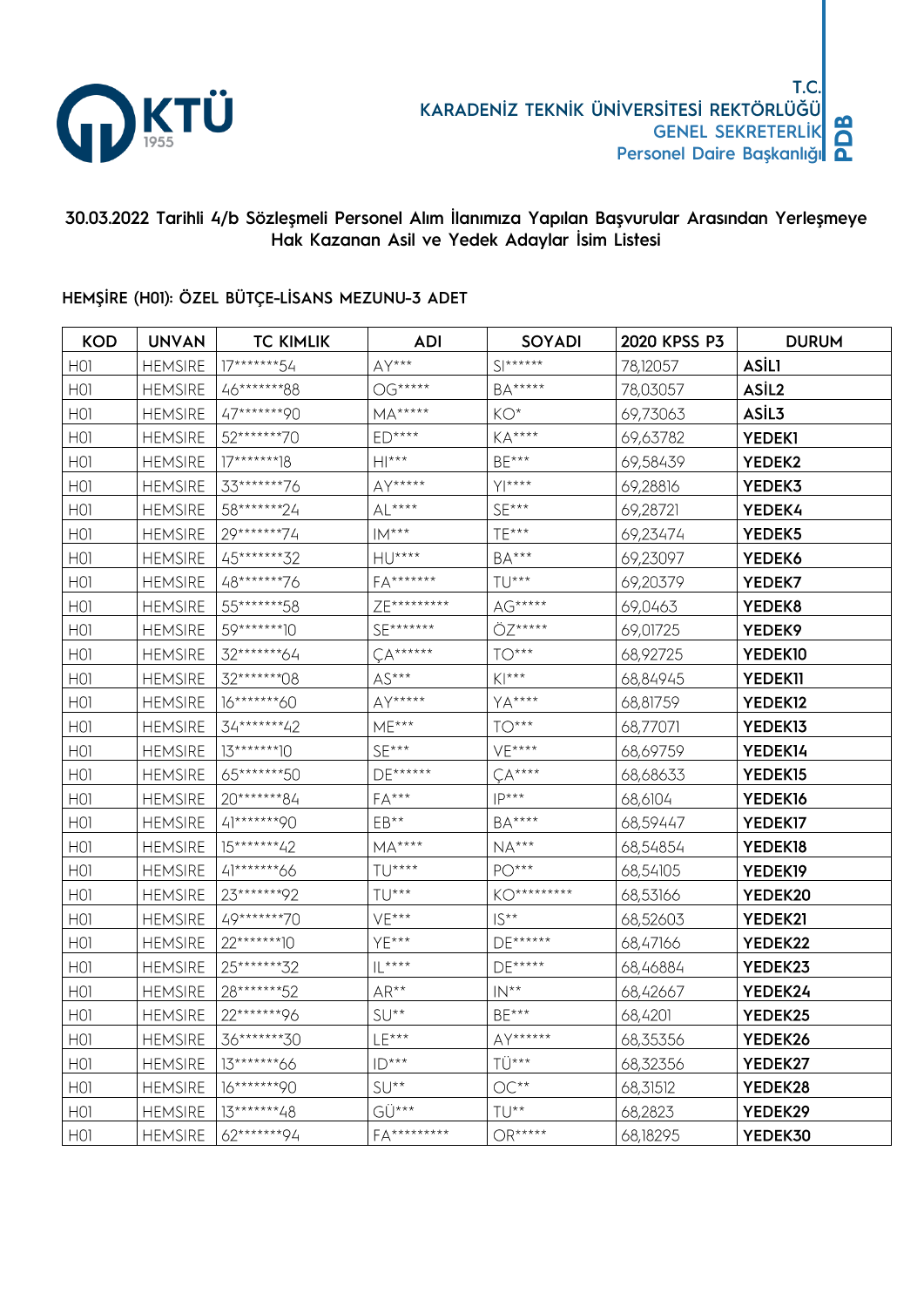

# HEMŞİRE (MH01): MERKEZ BÜTÇE-ORTAÖĞRETİM MEZUNU-2 ADET

| <b>KOD</b> | <b>UNVAN</b>   | <b>TC KIMLIK</b> | <b>ADI</b>                   | <b>SOYADI</b>                                 | 2020<br>KPSS P94 | <b>DURUM</b>   |
|------------|----------------|------------------|------------------------------|-----------------------------------------------|------------------|----------------|
| MH01       | <b>HEMSIRE</b> | 31*******50      | $FU***$                      | $AT^*$                                        | 86,12114         | <b>ASİLI</b>   |
| MH01       | <b>HEMSIRE</b> | 31*******96      | RÜ*****                      | $KA***$                                       | 85,08627         | ASİL2          |
| MH01       | <b>HEMSIRE</b> | 23*******62      | $IR***$                      | KÖ*****                                       | 84,97177         | YEDEK1         |
| MH01       | <b>HEMSIRE</b> | 61*******54      | $ME***$                      | BA*******                                     | 84,93664         | YEDEK2         |
| MH01       | <b>HEMSIRE</b> | 20*******58      | MA***********                | $CA***$                                       | 84,78872         | YEDEK3         |
| MH01       | <b>HEMSIRE</b> | 31*******30      | $KA***$                      | $KO***$                                       | 84,75189         | YEDEK4         |
| MH01       | <b>HEMSIRE</b> | 15*******80      | $BE***$                      | $ET**$                                        | 84,75056         | YEDEK5         |
| MH01       | <b>HEMSIRE</b> | 40*******86      | AY******                     | $OR**$                                        | 84,72151         | YEDEK6         |
| MH01       | <b>HEMSIRE</b> | 16*******56      | $SI**$                       | GÜ***                                         | 84,70157         | YEDEK7         |
| MH01       | <b>HEMSIRE</b> | 28*******96      | $CA***$                      | $SA***$                                       | 84,68941         | YEDEK8         |
| MH01       | <b>HEMSIRE</b> | 27*******14      | $SU***$                      | YÜ****                                        | 84,67422         | YEDEK9         |
| MH01       | <b>HEMSIRE</b> | $10******88$     | $\mathsf{D}\mathsf{I}^{***}$ | BÖ******                                      | 84,62219         | YEDEK10        |
| MH01       | <b>HEMSIRE</b> | 45*******52      | ${\sf HA}^{***}$             | BA*****                                       | 84,60833         | <b>YEDEKII</b> |
| MH01       | <b>HEMSIRE</b> | $10******72$     | $\mathsf{BE}^{***}$          | KA*******                                     | 84,59922         | YEDEK12        |
| MH01       | <b>HEMSIRE</b> | 33*******76      | $SE***$                      | $AR***$                                       | 84,5901          | YEDEK13        |
| MH01       | <b>HEMSIRE</b> | 31********78     | BE***                        | $YA****$                                      | 84,57359         | YEDEK14        |
| MH01       | <b>HEMSIRE</b> | 26*******20      | <b>YA****</b>                | $KA^{**}$                                     | 84,51377         | YEDEK15        |
| MH01       | <b>HEMSIRE</b> | 28*******62      | FE*****                      | KÖ**                                          | 84,45909         | YEDEK16        |
| MH01       | <b>HEMSIRE</b> | 14*******84      | $RU***$                      | $\mathsf{K}\mathsf{A}^{\star\star\star\star}$ | 84,42528         | YEDEK17        |
| MH01       | <b>HEMSIRE</b> | 36********28     | $SE***$                      | ÖZ****                                        | 84,42225         | YEDEK18        |
| MH01       | <b>HEMSIRE</b> | 56*******44      | $SE***$                      | $KA***$                                       | 84,39794         | YEDEK19        |
| MH01       | <b>HEMSIRE</b> | 66*******96      | $N$   * * * * * * * * * *    | BE****                                        | 84,31249         | YEDEK20        |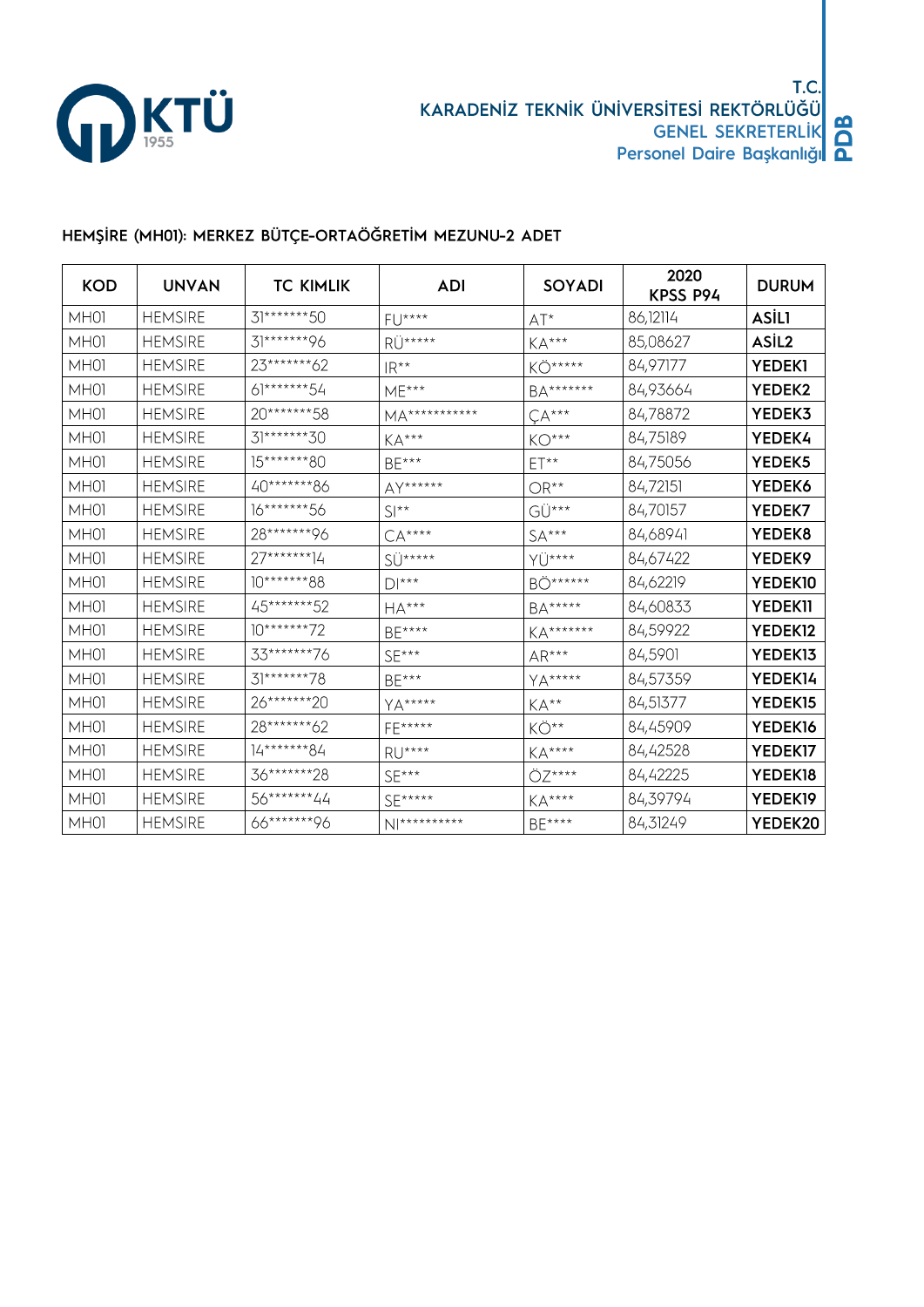

# **BÜRO PERSONELİ (MB02): MERKEZ BÜTÇE-MATEMATİK LİSANS MEZUNU-1 ADET**

| <b>KOD</b>       | <b>UNVAN</b>          | <b>TC KIMLIK</b> | <b>ADI</b>         | <b>SOYADI</b>  | 2020 KPSS P3 | <b>DURUM</b>  |
|------------------|-----------------------|------------------|--------------------|----------------|--------------|---------------|
| MB02             | BÜRO PERSONELİ        | 18*******40      | $KA***$            | $CA***$        | 87,3823      | ASIL 1        |
| <b>MB02</b>      | <b>BÜRO PERSONELI</b> | $14******22$     | $GA***$            | $KO^*$         | 87,25481     | <b>YEDEKI</b> |
| <b>MB02</b>      | <b>BÜRO PERSONELI</b> | 36*******24      | GÜ******           | $YA***$        | 87,00545     | <b>YEDEK2</b> |
| <b>MB02</b>      | BÜRO PERSONELI        | 42*******76      | $MU****$           | GÜ*            | 85,75305     | YEDEK3        |
| <b>MB02</b>      | BÜRO PERSONELİ        | $61******74$     | $F$ []********     | $AK***$        | 84,72845     | YEDEK4        |
| <b>MB02</b>      | <b>BÜRO PERSONELI</b> | 39*******18      | $HA***$            | $SF***$        | 83,74229     | YEDEK5        |
| MB <sub>02</sub> | BÜRO PERSONELI        | 13*******60      | $S$ <sup>***</sup> | $DE***$        | 83,40012     | YEDEK6        |
| MB <sub>02</sub> | BÜRO PERSONELI        | 26*******60      | $Y^{\prime}$       | $SF***$        | 83,30545     | YEDEK7        |
| <b>MB02</b>      | BÜRO PERSONELI        | 51*******48      | $SU***$            | $G\ddot{U}***$ | 82,87423     | YEDEK8        |
| <b>MB02</b>      | <b>BÜRO PERSONELI</b> | $10******80$     | AR********         | $KA***$        | 82,22366     | YEDEK9        |
| <b>MB02</b>      | BÜRO PERSONELİ        | $13****20$       | $AL*****$          | $OZ***$        | 81,69776     | YEDEK10       |

#### **BÜRO PERSONELİ (MB04): MERKEZ BÜTÇE-İŞLETME LİSANS MEZUNU-1 ADET**

| <b>KOD</b>       | <b>UNVAN</b>          | <b>TC KIMLIK</b> | <b>ADI</b>    | <b>SOYADI</b>          | 2020 KPSS_P3 | <b>DURUM</b>  |
|------------------|-----------------------|------------------|---------------|------------------------|--------------|---------------|
| MB04             | <b>BÜRO PERSONELI</b> | 13*******90      | $TO******$    | $TA***$                | 85,30872     | ASIL1         |
| MB04             | <b>BÜRO PERSONELI</b> | 52*******90      | $NU***$       | YA****                 | 85,08936     | <b>YEDEK1</b> |
| MB04             | <b>BÜRO PERSONELI</b> | 49*******06      | $MU^{****}$   | $G\ddot{U}***$         | 83,77792     | YEDEK2        |
| MB04             | <b>BÜRO PERSONELI</b> | $34******62$     | $AY***$       | $KA^{**}$              | 83,16765     | <b>YEDEK3</b> |
| MB04             | <b>BÜRO PERSONELI</b> | 48*******88      | HÜ*********** | $DU***$                | 82,68206     | YEDEK4        |
| MB <sub>04</sub> | <b>BÜRO PERSONELI</b> | 45*******52      | $ON**$        | UZ                     | 82,6202      | <b>YEDEK5</b> |
| MB04             | <b>BÜRO PERSONELI</b> | $51******16$     | $SA******$    | $AK***$                | 82,39708     | <b>YEDEK6</b> |
| MB04             | <b>BÜRO PERSONELI</b> | 58*******74      | $AS^{**}$     | $AK***$                | 82,21335     | <b>YEDEK7</b> |
| MB04             | <b>BÜRO PERSONELI</b> | 57*******94      | $SA***$       | $ES***$                | 82,11586     | YEDEK8        |
| MB04             | <b>BÜRO PERSONELI</b> | 24*******08      | $CF***$       | $TO***$                | 81,964       | YEDEK9        |
| MB04             | <b>BÜRO PERSONELI</b> | 22*******80      | $SF***$       | $M_{\rm H}$ $\mu$ **** | 81,89932     | YEDEK10       |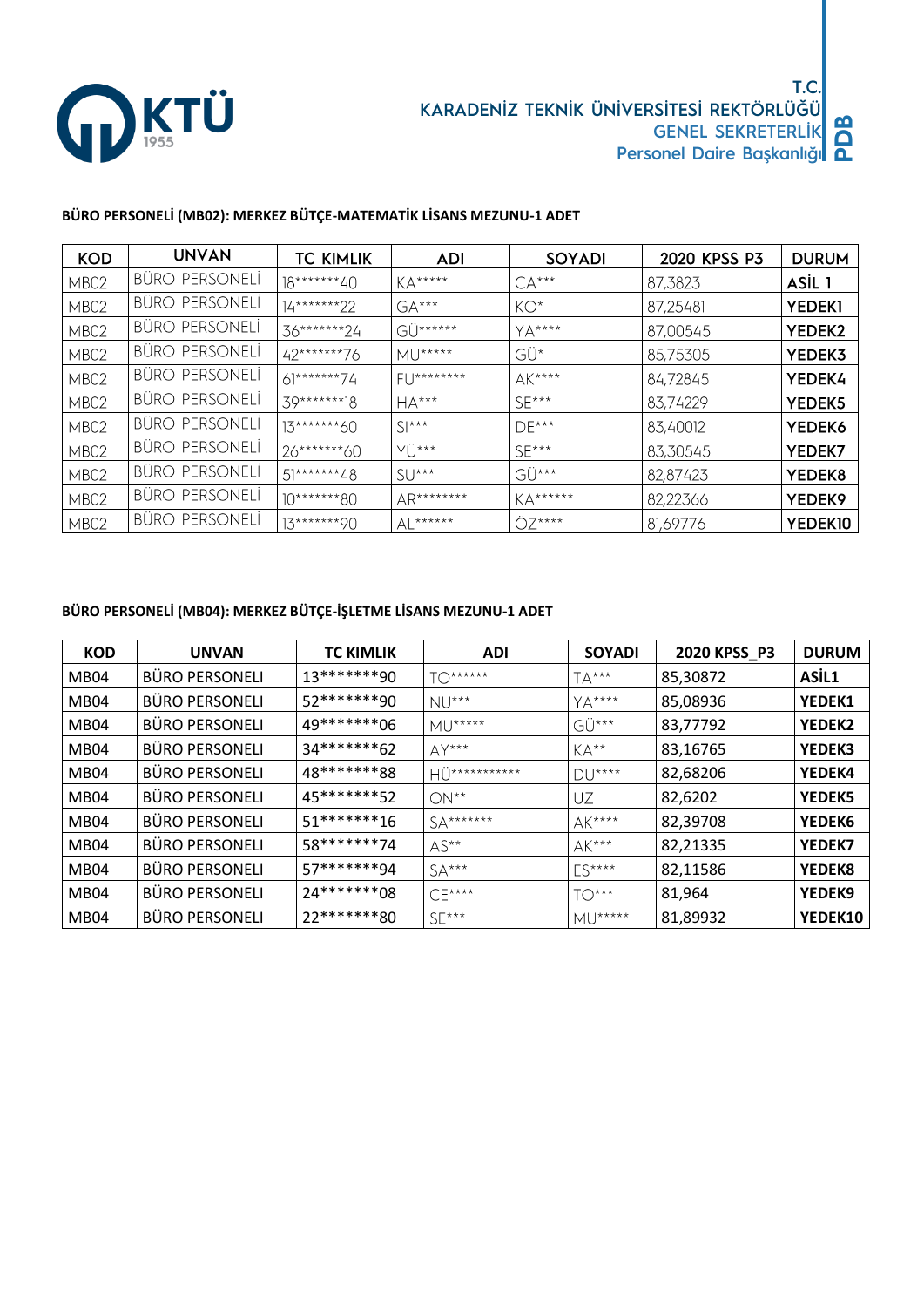

#### **BÜRO PERSONELİ (MB05): MERKEZ BÜTÇE-İSTATİSTİK VE BİLGİSAYAR BİLİMLERİ LİSANS MEZUNU-1 ADET**

| <b>KOD</b> | <b>UNVAN</b>          | <b>TC KIMLIK</b> | <b>ADI</b>   | <b>SOYADI</b>              | 2020 KPSS_P3 | <b>DURUM</b>  |
|------------|-----------------------|------------------|--------------|----------------------------|--------------|---------------|
| MB05       | <b>BÜRO PERSONELI</b> | 49*******80      | $T\cup$ ***  | $KO***$                    | 78,85175     | ASIL1         |
| MB05       | <b>BÜRO PERSONELI</b> | 25*******38      | $Y1$ ***     | $SE***$                    | 76,43414     | <b>YEDEK1</b> |
| MB05       | <b>BÜRO PERSONELI</b> | 21 ******* 30    | HA********** | BA****                     | 73,63406     | YEDEK2        |
| MB05       | <b>BÜRO PERSONELI</b> | 29*******46      | 7F****       | $KA^*$                     | 70,17778     | <b>YEDEK3</b> |
| MB05       | <b>BÜRO PERSONELI</b> | 55*******34      | $HA***$      | AB****                     | 68,01515     | YEDEK4        |
| MB05       | <b>BÜRO PERSONELI</b> | 33*******50      | $HA***$      | HA************             | 67,29051     | <b>YEDEK5</b> |
| MB05       | <b>BÜRO PERSONELI</b> | 35*******52      | $AL***$      | $Y$ ****                   | 64,51667     | <b>YEDEK6</b> |
| MB05       | <b>BÜRO PERSONELI</b> | $16******72$     | $EL**$       | $C^{\star\star\star\star}$ | 63,99172     | <b>YEDEK7</b> |
| MB05       | <b>BÜRO PERSONELI</b> | 61********46     | $ME***$      | $SA***$                    | 62,85275     | YEDEK8        |
| MB05       | <b>BÜRO PERSONELI</b> | 69********12     | $OZ***$      | $SI***$                    | 61,22446     | YEDEK9        |
| MB05       | <b>BÜRO PERSONELI</b> | 67*******32      | $Y1^{***}$   | $AL*****$                  | 57,68194     | YEDEK10       |

#### **TEKNİSYEN (MT01): MERKEZ BÜTÇE-METAL TEKNOLOJİSİ/KAYNAKÇILIK USTASI-ORTAÖĞRETİM-1 ADET**

| <b>KOD</b> | <b>UNVAN</b> | <b>TC KIMLIK</b> | <b>ADI</b>   | <b>SOYADI</b> | 2020 KPSS P94 | <b>DURUM</b>  |
|------------|--------------|------------------|--------------|---------------|---------------|---------------|
| MT01       | TEKNISYEN    | 57*******88      | $OG***$ **** | SÜ**          | 76,8975       | ASIL1         |
| MT01       | TEKNISYEN    | $52******06$     | $NU^{****}$  | $DO***$       | 67,47562      | <b>YEDEK1</b> |
| MT01       | TEKNISYEN    | 24*******60      | $IR***$      | i`i∗∗         | 64,70235      | <b>YEDEK2</b> |
| MT01       | TEKNISYEN    | $52******14$     | $MU^{****}$  | $TA****$      | 63,45367      | l YEDEK3      |
| MT01       | TEKNISYEN    | $71******32$     | $ER***$      | КÖ*           | 62,61267      | <b>YEDEK4</b> |

#### **TEKNİSYEN (MT02): MERKEZ BÜTÇE-İNŞAAT TEKNOLOJİSİ/YAPI DUVAR VE SIVA SİST. USTASI-ORTAÖĞRETİM-1 ADET**

| <b>KOD</b> | UNVAN            | <b>TC KIMLIK</b> | ADI             | <b>SOYADI</b> | 2020 KPSS P94 | <b>DURUM</b>  |
|------------|------------------|------------------|-----------------|---------------|---------------|---------------|
| MT02       | <b>TEKNISYEN</b> | 16*******96      | <b>LI 1****</b> | ∩E***         | 71,97076      | ASIL1         |
| MT02       | <b>TEKNISYEN</b> | 71********57     | $SA**$          | Y∆***         | 64.18928      | <b>YEDEK1</b> |
| MT02       | <b>TEKNISYEN</b> | 54*******66      | $GA***$         | AK***         | 61,04043      | <b>YEDEK2</b> |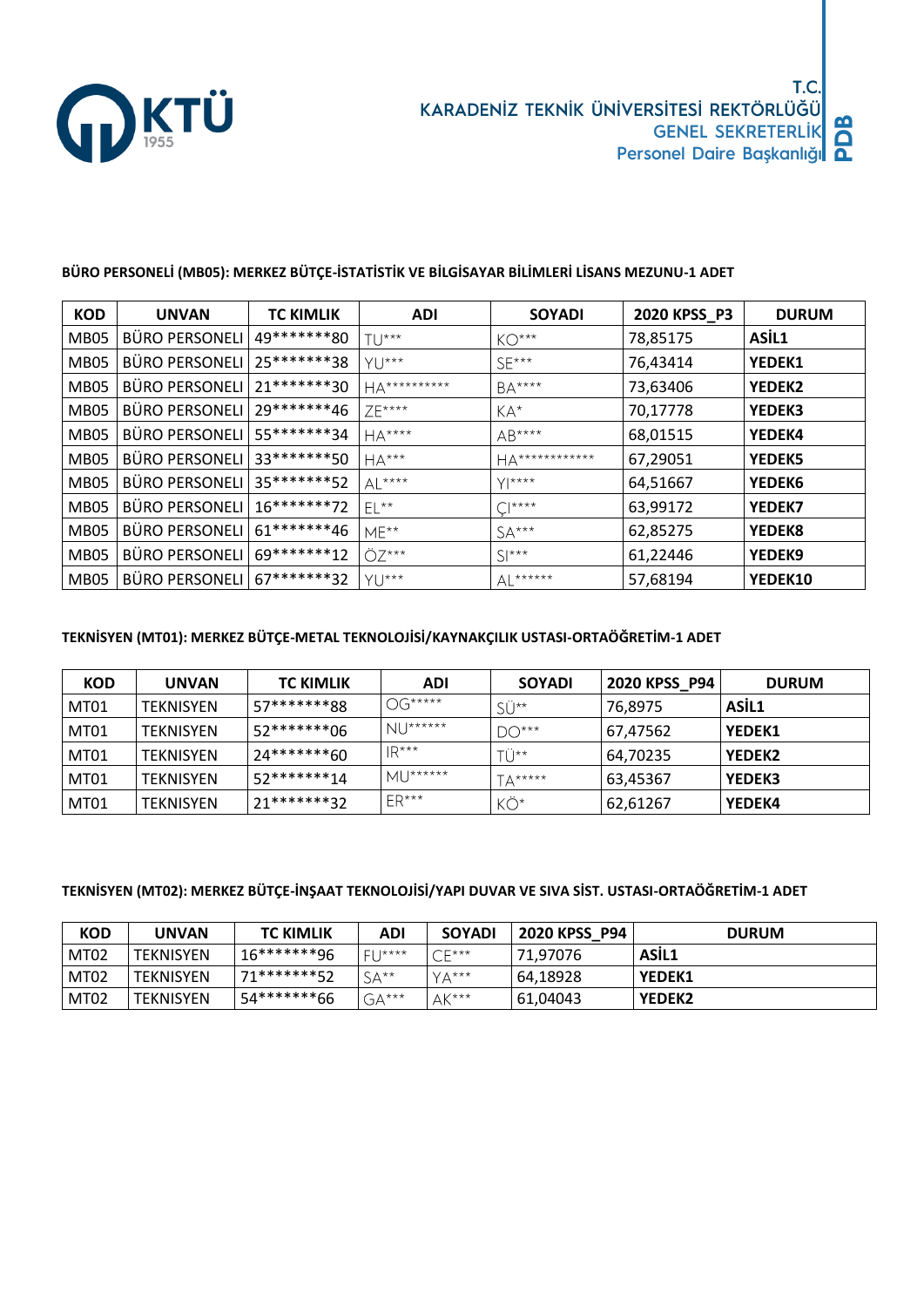

#### **TEKNİSYEN (MT03): MERKEZ BÜTÇE-TESİSAT TEK. VE İKLİMLENDİRME/ISITMA VE SIHHİ TESİSAT UST.-ORTAÖĞRETİM-1 ADET**

| <b>KOD</b> | <b>UNVAN</b>     | <b>TC KIMLIK</b> | <b>ADI</b>        | <b>SOYADI</b> | 2020 KPSS_P94 | <b>DURUM</b>  |
|------------|------------------|------------------|-------------------|---------------|---------------|---------------|
| MT03       | TEKNISYEN        | $11******30$     | MU************    | $PA***$       | 69,7679       | ASIL1         |
| MT03       | TEKNISYEN        | 34*******68      | $MU***$           | $ME***$       | 68,24465      | <b>YEDEK1</b> |
| MT03       | TEKNISYEN        | 32*******86      | $OZ***$           | $AK***$       | 67,77013      | <b>YEDEK2</b> |
| MT03       | TEKNISYEN        | 56*******58      | $HA***$           | $AL***$       | 66,86495      | <b>YEDEK3</b> |
| MT03       | TEKNISYEN        | 24*******28      | $BA****$          | $DE***$       | 66,27593      | <b>YEDEK4</b> |
| MT03       | TEKNISYEN        | 25*******48      | $O7**$            | $OZ***$       | 65,00901      | <b>YEDEK5</b> |
| MT03       | TEKNISYEN        | 21*******98      | $ B***** $        | BE******      | 64,30853      | <b>YEDEK6</b> |
| MT03       | TEKNISYEN        | 32*******32      | $\bigcup G^{**}$  | $KA^{**}$     | 62,00675      | <b>YEDEK7</b> |
| MT03       | <b>TEKNISYEN</b> | 63********00     | FU****            | $OZ***$       | 61,05733      | <b>YEDEK8</b> |
| MT03       | <b>TEKNISYEN</b> | 22*******60      | $AZ^{\star\star}$ | $YA***$       | 60,34602      | <b>YEDEK9</b> |

#### **TEKNİSYEN (MT04): MERKEZ BÜTÇE-METAL TEKNOLOJİSİ/BİL. MAKİNE İMALAT İŞLEMLERİ UST.-ORTAÖĞRETİM-2 ADET**

| <b>KOD</b> | UNVAN            | <b>TC KIMLIK</b> | ADI           | <b>SOYADI</b>       | <b>2020 KPSS</b><br>P94 | <b>DURUM</b>  |
|------------|------------------|------------------|---------------|---------------------|-------------------------|---------------|
| MT04       | <b>TEKNISYEN</b> | 10*******82      | <b>Γ∧</b> *** | $T***$ **           | 66,65892                | ASIL1         |
| MT04       | TEKNISYEN        | 24*******44      | MU***         | $\Lambda$ ***<br>ىر | 62,02498                | <b>YEDEK1</b> |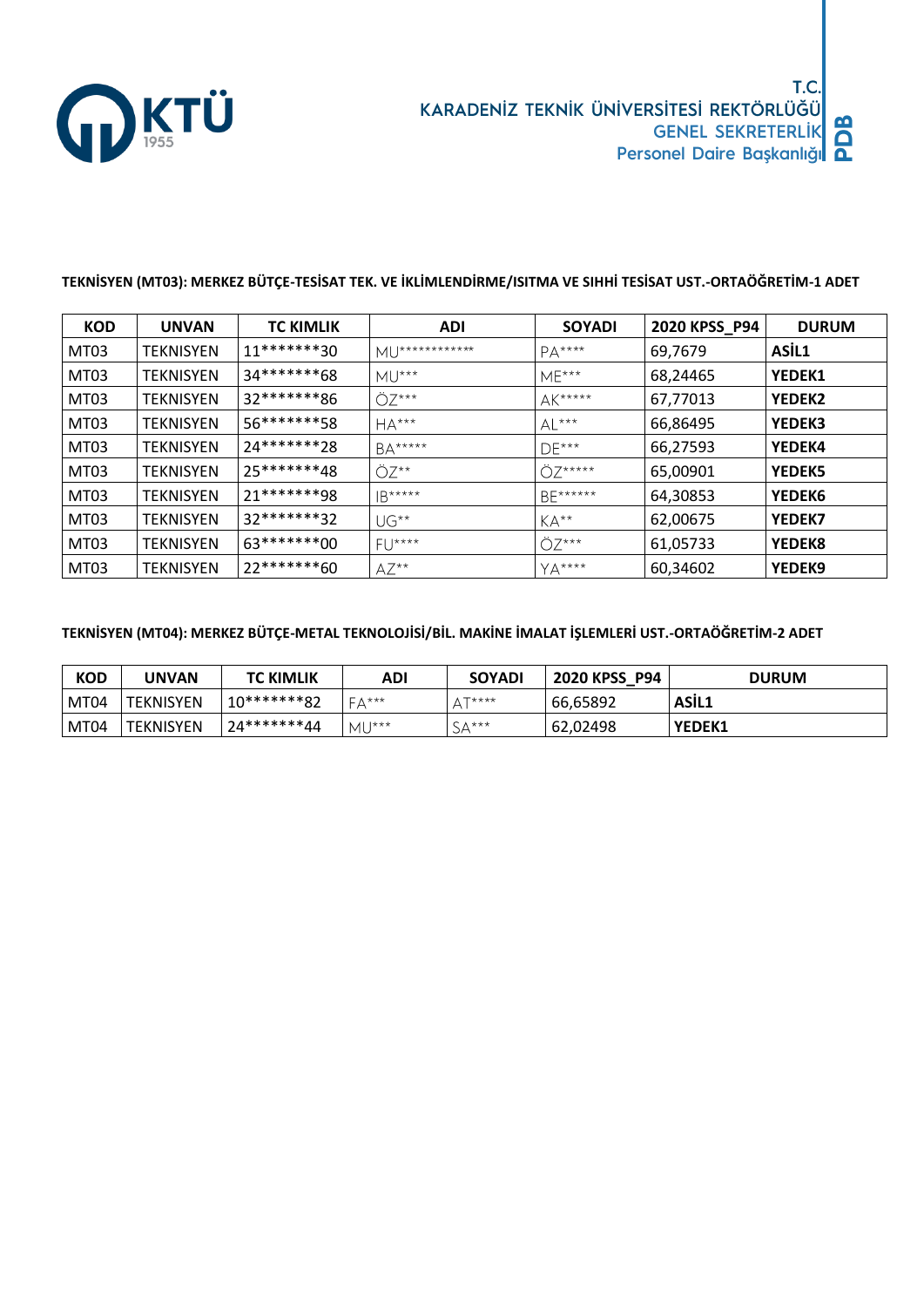

#### **DESTEK PERSONELİ (MDP01):MERKEZ BÜTÇE-ORTAÖĞRETİM-4 ADET**

| <b>KOD</b> | <b>UNVAN</b>            | <b>TC KIMLIK</b> | <b>ADI</b>                    | <b>SOYADI</b>                   | 2020 KPSS_P94 | <b>DURUM</b> |
|------------|-------------------------|------------------|-------------------------------|---------------------------------|---------------|--------------|
| MDP01      | <b>DESTEK PERSONELI</b> | 60********22     | HE**********                  | $SO***$                         | 85,74119      | ASİL1        |
| MDP01      | <b>DESTEK PERSONELI</b> | 44*******22      | FU****                        | $K$  *********                  | 85,26192      | ASİL2        |
| MDP01      | <b>DESTEK PERSONELI</b> | 28*******72      | $\mathsf{EL}^{\star\star}$    | $AK***$                         | 84,43269      | ASİL3        |
| MDP01      | <b>DESTEK PERSONELI</b> | 43*******12      | ER********                    | $KE***$                         | 81,86754      | ASİL4        |
| MDP01      | <b>DESTEK PERSONELI</b> | 11********78     | $RE***$                       | $NA^*$                          | 81,02483      | YEDEK1       |
| MDP01      | <b>DESTEK PERSONELI</b> | 36*******32      | AB********                    | ÖZ*****                         | 80,88907      | YEDEK2       |
| MDP01      | <b>DESTEK PERSONELI</b> | 24 ******* 48    | $\mathsf{BU}^{***}$           | TA*                             | 80,59759      | YEDEK3       |
| MDP01      | <b>DESTEK PERSONELI</b> | 12 ******* 70    | $DU***$                       | $\zeta O^{***}$                 | 80,15003      | YEDEK4       |
| MDP01      | <b>DESTEK PERSONELI</b> | 25*******66      | SE********                    | $YA***$                         | 79,8278       | YEDEK5       |
| MDP01      | <b>DESTEK PERSONELI</b> | 12*******62      | HA*******                     | $AY**$                          | 79,56841      | YEDEK6       |
| MDP01      | <b>DESTEK PERSONELI</b> | 26********22     | <b>MU******</b>               | $AT***$                         | 79,49683      | YEDEK7       |
| MDP01      | <b>DESTEK PERSONELI</b> | 45*******12      | $SO***$                       | $KA^{**}$                       | 78,81932      | YEDEK8       |
| MDP01      | <b>DESTEK PERSONELI</b> | 14*******74      | ME******                      | $AS***$                         | 78,62374      | YEDEK9       |
| MDP01      | <b>DESTEK PERSONELI</b> | 46*******60      | $D$  ****                     | TA*******                       | 78,00434      | YEDEK10      |
| MDP01      | <b>DESTEK PERSONELI</b> | 20*******44      | PE***                         | ÖZ***************               | 77,88034      | YEDEK11      |
| MDP01      | <b>DESTEK PERSONELI</b> | 12*******18      | ÖM********                    | ÖZ****                          | 77,4362       | YEDEK12      |
| MDP01      | <b>DESTEK PERSONELI</b> | 14*******14      | $RE***$                       | TU***                           | 76,85629      | YEDEK13      |
| MDP01      | <b>DESTEK PERSONELI</b> | 40********70     | $BI***$                       | $\mathsf{AK}^{\star\star\star}$ | 76,72357      | YEDEK14      |
| MDP01      | <b>DESTEK PERSONELI</b> | 14*******90      | $AH***$                       | $AY***$                         | 76,51583      | YEDEK15      |
| MDP01      | <b>DESTEK PERSONELI</b> | 43 ******** 26   | AY**                          | $ER***$                         | 76,325        | YEDEK16      |
| MDP01      | <b>DESTEK PERSONELI</b> | 41*******82      | AY*****                       | $Y *****$                       | 76,29158      | YEDEK17      |
| MDP01      | <b>DESTEK PERSONELI</b> | 57*******88      | $TA***$                       | $ER**$                          | 76,12809      | YEDEK18      |
| MDP01      | <b>DESTEK PERSONELI</b> | 20 ******** 08   | $\mathsf{BA}^{****}$          | KA**                            | 75,78326      | YEDEK19      |
| MDP01      | <b>DESTEK PERSONELI</b> | 17*******56      | $MU****$                      | YA*******                       | 75,75288      | YEDEK20      |
| MDP01      | <b>DESTEK PERSONELI</b> | 29 ******** 06   | $F$  ***                      | ÖZ***                           | 75,58806      | YEDEK21      |
| MDP01      | <b>DESTEK PERSONELI</b> | 14*******28      | HA*******                     | ÖZ****                          | 75,53299      | YEDEK22      |
| MDP01      | <b>DESTEK PERSONELI</b> | 34*******40      | $AL***$                       | DE******                        | 75,46748      | YEDEK23      |
| MDP01      | <b>DESTEK PERSONELI</b> | 18*******42      | ME****                        | $DE**$                          | 75,40463      | YEDEK24      |
| MDP01      | <b>DESTEK PERSONELI</b> | 29 ******* * 66  | YA*****                       | $\mathsf{NA}^{***}$             | 75,38944      | YEDEK25      |
| MDP01      | <b>DESTEK PERSONELI</b> | 12 ******* 88    | AB******                      | $EL***$                         | 75,03682      | YEDEK26      |
| MDP01      | <b>DESTEK PERSONELI</b> | 30********08     | $\mathsf{D}\mathsf{I}^{****}$ | $BA***$                         | 74,94568      | YEDEK27      |
| MDP01      | <b>DESTEK PERSONELI</b> | 53********80     | $\mathsf{D}\mathsf{l}^{***}$  | ER******                        | 74,82035      | YEDEK28      |
| MDP01      | <b>DESTEK PERSONELI</b> | 10*******72      | AH***********                 | $\mathsf{IN}^{**}$              | 74,72541      | YEDEK29      |
| MDP01      | <b>DESTEK PERSONELI</b> | 67*******20      | ZE****                        | EK*****                         | 73,19912      | YEDEK30      |
| MDP01      | <b>DESTEK PERSONELI</b> | 43********14     | $SI***$                       | ÜN**                            | 73,14272      | YEDEK31      |
| MDP01      | <b>DESTEK PERSONELI</b> | 43 ******** 08   | ÖZ***                         | $\mathsf{AT}^{\star\star}$      | 73,11234      | YEDEK32      |
| MDP01      | <b>DESTEK PERSONELI</b> | 41 ******* 80    | <b>MU******</b>               | $KA***$                         | 73,08462      | YEDEK33      |
| MDP01      | <b>DESTEK PERSONELI</b> | 25*******30      | $FA***$                       | $AR^*$                          | 72,51686      | YEDEK34      |
| MDP01      | <b>DESTEK PERSONELI</b> | 26*******74      | FA**********                  | $\zeta E***$                    | 72,41015      | YEDEK35      |
| MDP01      | <b>DESTEK PERSONELI</b> | 12*******20      | $BI***$                       | $AK***$                         | 72,39799      | YEDEK36      |
| MDP01      | <b>DESTEK PERSONELI</b> | 70*******32      | YU********                    | $\zeta E^{\star \star \star}$   | 72,22843      | YEDEK37      |
| MDP01      | <b>DESTEK PERSONELI</b> | 58*******36      | $EN**$                        | PO****                          | 72,18418      | YEDEK38      |